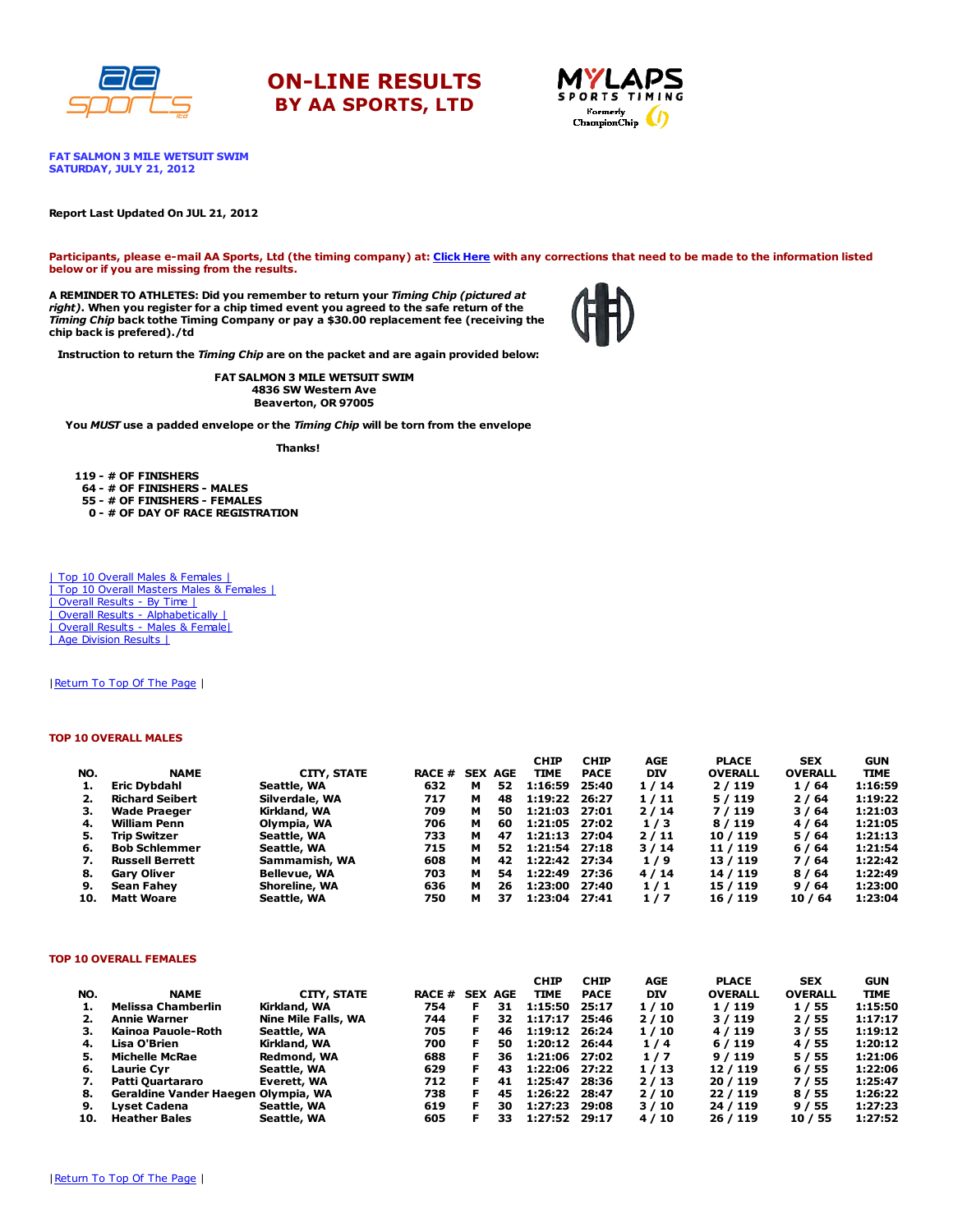## TOP 10 OVERALL MASTERS MALES

|     |                        |                     |               |   |                | <b>CHIP</b>   | <b>CHIP</b> | AGE        | <b>PLACE</b>   | <b>SEX</b>     | <b>GUN</b>  |
|-----|------------------------|---------------------|---------------|---|----------------|---------------|-------------|------------|----------------|----------------|-------------|
| NO. | <b>NAME</b>            | CITY, STATE         | <b>RACE #</b> |   | <b>SEX AGE</b> | TIME          | <b>PACE</b> | <b>DIV</b> | <b>OVERALL</b> | <b>OVERALL</b> | <b>TIME</b> |
| 1.  | Eric Dybdahl           | Seattle, WA         | 632           | м | 52             | 1:16:59       | 25:40       | 1/14       | 2/119          | 1/64           | 1:16:59     |
| 2.  | <b>Richard Seibert</b> | Silverdale, WA      | 717           | м | 48             | 1:19:22       | 26:27       | 1/11       | 5/119          | 2/64           | 1:19:22     |
| З.  | <b>Wade Praeger</b>    | Kirkland, WA        | 709           | м | 50             | 1:21:03 27:01 |             | 2/14       | 7/119          | 3/64           | 1:21:03     |
| 4.  | <b>William Penn</b>    | Olympia, WA         | 706           | м | 60             | 1:21:05 27:02 |             | 1/3        | 8/119          | 4/64           | 1:21:05     |
| 5.  | <b>Trip Switzer</b>    | Seattle, WA         | 733           | м | 47             | 1:21:13 27:04 |             | 2/11       | 10 / 119       | 5/64           | 1:21:13     |
| 6.  | <b>Bob Schlemmer</b>   | Seattle, WA         | 715           | м | 52             | 1:21:54 27:18 |             | 3/14       | 11 / 119       | 6/64           | 1:21:54     |
| 7.  | <b>Russell Berrett</b> | Sammamish, WA       | 608           | м | 42             | 1:22:42 27:34 |             | 1/9        | 13/119         | 7/64           | 1:22:42     |
| 8.  | <b>Gary Oliver</b>     | <b>Bellevue, WA</b> | 703           | м | 54             | 1:22:49 27:36 |             | 4/14       | 14 / 119       | 8/64           | 1:22:49     |
| 9.  | <b>Rick Sivertson</b>  | <b>Bothell, WA</b>  | 723           | м | 44             | 1:24:28       | 28:09       | 2/9        | 17 / 119       | 11 / 64        | 1:24:28     |
| 10. | <b>Neal Freeland</b>   | Seattle, WA         | 644           | м | 42             | 1:25:05       | 28:22       | 3/9        | 18 / 119       | 12/64          | 1:25:05     |

### TOP 10 OVERALL MASTERS FEMALES

|     |                                     |                   |               |                |    | <b>CHIP</b>   | <b>CHIP</b> | AGE  | <b>PLACE</b>   | <b>SEX</b>     | <b>GUN</b>  |
|-----|-------------------------------------|-------------------|---------------|----------------|----|---------------|-------------|------|----------------|----------------|-------------|
| NO. | <b>NAME</b>                         | CITY, STATE       | <b>RACE #</b> | <b>SEX AGE</b> |    | <b>TIME</b>   | <b>PACE</b> | DIV  | <b>OVERALL</b> | <b>OVERALL</b> | <b>TIME</b> |
| 1.  | Kainoa Pauole-Roth                  | Seattle, WA       | 705           | F.             | 46 | 1:19:12       | 26:24       | 1/10 | 4/119          | 3/55           | 1:19:12     |
| 2.  | Lisa O'Brien                        | Kirkland, WA      | 700           | F.             | 50 | 1:20:12       | 26:44       | 1/4  | 6/119          | 4 / 55         | 1:20:12     |
| З.  | Laurie Cvr                          | Seattle, WA       | 629           | F.             | 43 | 1:22:06       | 27:22       | 1/13 | 12/119         | 6/55           | 1:22:06     |
| 4.  | Patti Quartararo                    | Everett, WA       | 712           | F.             | 41 | 1:25:47       | 28:36       | 2/13 | 20/119         | 7/55           | 1:25:47     |
| 5.  | Geraldine Vander Haegen Olympia, WA |                   | 738           | F.             | 45 | 1:26:22       | 28:47       | 2/10 | 22/119         | 8 / 55         | 1:26:22     |
| 6.  | <b>Patty Swedberg</b>               | Kent, WA          | 732           | F              | 47 | 1:28:45       | 29:35       | 3/10 | 28 / 119       | 12/55          | 1:28:45     |
| 7.  | <b>Susan Marrs</b>                  | Des Moines, WA    | 684           | F              | 46 | 1:31:12 30:24 |             | 4/10 | 36 / 119       | 15 / 55        | 1:31:12     |
| 8.  | Tricia Elmer                        | Seattle, WA       | 634           | F              | 52 | 1:33:10 31:03 |             | 2/4  | 40 / 119       | 16 / 55        | 1:33:10     |
| 9.  | Tatvana Mishel                      | Mercer Island, WA | 691           | F.             | 48 | 1:33:29 31:10 |             | 5/10 | 42 / 119       | 18 / 55        | 1:33:29     |
| 10. | <b>Nancy Price</b>                  | Medina, WA        | 710           | E              | 55 | 1:37:07 32:22 |             | 1/5  | 50 / 119       | 20/55          | 1:37:07     |

# |Return To Top Of The Page |

## MEN'S & WOMEN'S OVERALL RESULTS - 3 MILE WETSUIT

| NO. | <b>NAME</b>                         |                              | RACE # | <b>SEX AGE</b> |          | <b>CHIP</b><br><b>TIME</b> | <b>CHIP</b><br><b>PACE</b> | AGE<br><b>DIV</b> | <b>PLACE</b><br><b>OVERALL</b> | <b>SEX</b><br><b>OVERALL</b> | <b>GUN</b><br><b>TIME</b> |
|-----|-------------------------------------|------------------------------|--------|----------------|----------|----------------------------|----------------------------|-------------------|--------------------------------|------------------------------|---------------------------|
|     |                                     | <b>CITY, STATE</b>           | 754    | F              |          |                            |                            |                   |                                |                              | 1:15:50                   |
| 1.  | <b>Melissa Chamberlin</b>           | Kirkland, WA<br>Seattle, WA  | 632    | М              | 31<br>52 | 1:15:50                    | 25:17                      | 1/10              | 1/119                          | 1/55                         |                           |
| 2.  | <b>Eric Dybdahl</b>                 |                              | 744    | F              |          | 1:16:59                    | 25:40<br>25:46             | 1 / 14            | 2/119                          | 1/64                         | 1:16:59                   |
| 3.  | <b>Annie Warner</b>                 | Nine Mile Falls, WA          |        | F              | 32       | 1:17:17                    |                            | 2/10              | 3/119                          | 2 / 55                       | 1:17:17                   |
| 4.  | Kainoa Pauole-Roth                  | Seattle, WA                  | 705    |                | 46       | 1:19:12 26:24              |                            | 1/10              | 4/119                          | 3/55                         | 1:19:12                   |
| 5.  | <b>Richard Seibert</b>              | Silverdale, WA               | 717    | М              | 48       | 1:19:22                    | 26:27                      | 1/11              | 5/119                          | 2 / 64                       | 1:19:22                   |
| 6.  | Lisa O'Brien                        | Kirkland, WA                 | 700    | F              | 50       | 1:20:12                    | 26:44                      | 1/4               | 6/119                          | 4/55                         | 1:20:12                   |
| 7.  | <b>Wade Praeger</b>                 | Kirkland, WA                 | 709    | M              | 50       | 1:21:03                    | 27:01                      | 2 / 14            | 7 / 119                        | 3 / 64                       | 1:21:03                   |
| 8.  | <b>William Penn</b>                 | Olympia, WA                  | 706    | M              | 60       | 1:21:05                    | 27:02                      | 1/3               | 8/119                          | 4 / 64                       | 1:21:05                   |
| 9.  | <b>Michelle McRae</b>               | Redmond, WA                  | 688    | F              | 36       | 1:21:06                    | 27:02                      | 1/7               | 9/119                          | 5 / 55                       | 1:21:06                   |
| 10. | Trip Switzer                        | Seattle, WA                  | 733    | М              | 47       | 1:21:13                    | 27:04                      | 2/11              | 10 / 119                       | 5 / 64                       | 1:21:13                   |
| 11. | <b>Bob Schlemmer</b>                | Seattle, WA                  | 715    | М              | 52       | 1:21:54 27:18              |                            | 3/14              | 11 / 119                       | 6 / 64                       | 1:21:54                   |
| 12. | Laurie Cvr                          | Seattle, WA                  | 629    | F              | 43       | 1:22:06                    | 27:22                      | 1/13              | 12 / 119                       | 6 / 55                       | 1:22:06                   |
| 13. | <b>Russell Berrett</b>              | Sammamish, WA                | 608    | М              | 42       | 1:22:42                    | 27:34                      | 1/9               | 13 / 119                       | 7/64                         | 1:22:42                   |
| 14. | <b>Gary Oliver</b>                  | Bellevue, WA                 | 703    | М              | 54       | 1:22:49                    | 27:36                      | 4 / 14            | 14 / 119                       | 8/64                         | 1:22:49                   |
| 15. | Sean Fahey                          | Shoreline, WA                | 636    | М              | 26       | 1:23:00                    | 27:40                      | 1/1               | 15 / 119                       | 9/64                         | 1:23:00                   |
| 16. | <b>Matt Woare</b>                   | Seattle, WA                  | 750    | м              | 37       | 1:23:04                    | 27:41                      | 1/7               | 16 / 119                       | 10/64                        | 1:23:04                   |
| 17. | <b>Rick Sivertson</b>               | Bothell, WA                  | 723    | М              | 44       | 1:24:28                    | 28:09                      | 2/9               | 17 / 119                       | 11/64                        | 1:24:28                   |
| 18. | <b>Neal Freeland</b>                | Seattle, WA                  | 644    | М              | 42       | 1:25:05                    | 28:22                      | 3/9               | 18 / 119                       | 12/64                        | 1:25:05                   |
| 19. | <b>Stephen Freeborn</b>             | Federal Way, WA              | 643    | М              | 0        | 1:25:08                    | 28:23                      | 1/3               | 19 / 119                       | 13/64                        | 1:25:08                   |
| 20. | Patti Quartararo                    | Everett, WA                  | 712    | F              | 41       | 1:25:47                    | 28:36                      | 2/13              | 20 / 119                       | 7/55                         | 1:25:47                   |
| 21. | Michael Pipta                       | Seattle, WA                  | 708    | м              | 47       | 1:26:06                    | 28:42                      | 3 / 11            | 21 / 119                       | 14 / 64                      | 1:26:06                   |
| 22. | Geraldine Vander Haegen Olympia, WA |                              | 738    | F              | 45       | 1:26:22                    | 28:47                      | 2/10              | 22 / 119                       | 8 / 55                       | 1:26:22                   |
| 23. | Michael Klein                       | Seattle, WA                  | 673    | М              | 46       | 1:27:07                    | 29:02                      | 4/11              | 23 / 119                       | 15 / 64                      | 1:27:07                   |
| 24. | <b>Lyset Cadena</b>                 | Seattle, WA                  | 619    | F              | 30       | 1:27:23                    | 29:08                      | 3/10              | 24 / 119                       | 9/55                         | 1:27:23                   |
| 25. | <b>Michael Jones</b>                | Seattle, WA                  | 668    | M              | 52       | 1:27:34                    | 29:11                      | 5 / 14            | 25 / 119                       | 16/64                        | 1:27:34                   |
| 26. | <b>Heather Bales</b>                | Seattle, WA                  | 605    | F              | 33       | 1:27:52                    | 29:17                      | 4/10              | 26 / 119                       | 10 / 55                      | 1:27:52                   |
| 27. | Teresa Nelson                       | Seattle, WA                  | 696    | F              | 35       | 1:28:40                    | 29:33                      | 2/7               | 27/119                         | 11/55                        | 1:28:40                   |
| 28. | <b>Patty Swedberg</b>               | Kent, WA                     | 732    | F              | 47       | 1:28:45                    | 29:35                      | 3/10              | 28 / 119                       | 12 / 55                      | 1:28:45                   |
| 29. | Orlando Boleda                      | <b>Bainbridge Island, WA</b> | 612    | M              | 57       | 1:29:06                    | 29:42                      | 1/10              | 29 / 119                       | 17/64                        | 1:29:06                   |
| 30. | <b>Jose Collas</b>                  | Seattle, WA                  | 626    | м              | 47       | 1:29:10                    | 29:43                      | 5/11              | 30 / 119                       | 18 / 64                      | 1:29:10                   |
| 31. | <b>Alan Florsheim</b>               | Issaquah, WA                 | 641    | М              | 45       | 1:29:25                    | 29:48                      | 6 / 11            | 31 / 119                       | 19 / 64                      | 1:29:25                   |
| 32. | Daryl Bodlorick                     | <b>Bremerton, WA</b>         | 755    | м              | 50       | 1:30:00                    | 30:00                      | 6/14              | 32 / 119                       | 20/64                        | 1:30:00                   |
| 33. | <b>Charles Bolduc</b>               | Vancouver, BC                | 611    | М              | 44       | 1:30:10                    | 30:03                      | 4/9               | 33 / 119                       | 21/64                        | 1:30:10                   |
| 34. | <b>Shannon Casey</b>                | Auburn, WA                   | 622    | F              | 34       | 1:30:13                    | 30:04                      | 5/10              | 34 / 119                       | 13 / 55                      | 1:30:13                   |
| 35. | Kim Beckman                         | Seattle, WA                  | 606    | F              | 25       | 1:30:22                    | 30:07                      | 1/4               | 35 / 119                       | 14 / 55                      | 1:30:22                   |
| 36. | Susan Marrs                         | <b>Des Moines, WA</b>        | 684    | F              | 46       | 1:31:12                    | 30:24                      | 4/10              | 36 / 119                       | 15/55                        | 1:31:12                   |
| 37. | <b>Trevor Johnson</b>               | Seattle, WA                  | 667    | м              | 31       | 1:31:33                    | 30:31                      | 1/5               | 37 / 119                       | 22/64                        | 1:31:33                   |
| 38. | <b>Stephen Lahaie</b>               | Poulsbo, WA                  | 679    | М              | 49       | 1:32:11                    | 30:44                      | 7/11              | 38 / 119                       | 23/64                        | 1:32:11                   |
| 39. | <b>Mark Bickford</b>                | <b>Bainbridge Island, WA</b> | 609    | м              | 53       | 1:33:03                    | 31:01                      | 7/14              | 39 / 119                       | 24/64                        | 1:33:03                   |
| 40. | <b>Tricia Elmer</b>                 | Seattle, WA                  | 634    | F              | 52       | 1:33:10                    | 31:03                      | 2/4               | 40 / 119                       | 16/55                        | 1:33:10                   |
| 41. | Janet Kelly                         | Seattle, WA                  | 669    | F              | 31       | 1:33:26                    | 31:09                      | 6/10              | 41 / 119                       | 17/55                        | 1:33:26                   |
| 42. | <b>Tatyana Mishel</b>               | Mercer Island, WA            | 691    | F              | 48       | 1:33:29                    | 31:10                      | 5 / 10            | 42 / 119                       | 18 / 55                      | 1:33:29                   |
| 43. | Tom Schulz                          | Olympia, WA                  | 716    | М              | 41       | 1:33:30                    | 31:10                      | 5/9               | 43 / 119                       | 25 / 64                      | 1:33:30                   |
| 44. | <b>Steve Sussex</b>                 | Mercer Island, WA            | 731    | М              | 56       | 1:33:46                    | 31:15                      | 2 / 10            | 44 / 119                       | 26 / 64                      | 1:33:46                   |
| 45. | Jim Kohnke                          | <b>Bremerton, WA</b>         | 676    | М              | 50       | 1:34:23                    | 31:28                      | 8/14              | 45 / 119                       | 27/64                        | 1:34:23                   |